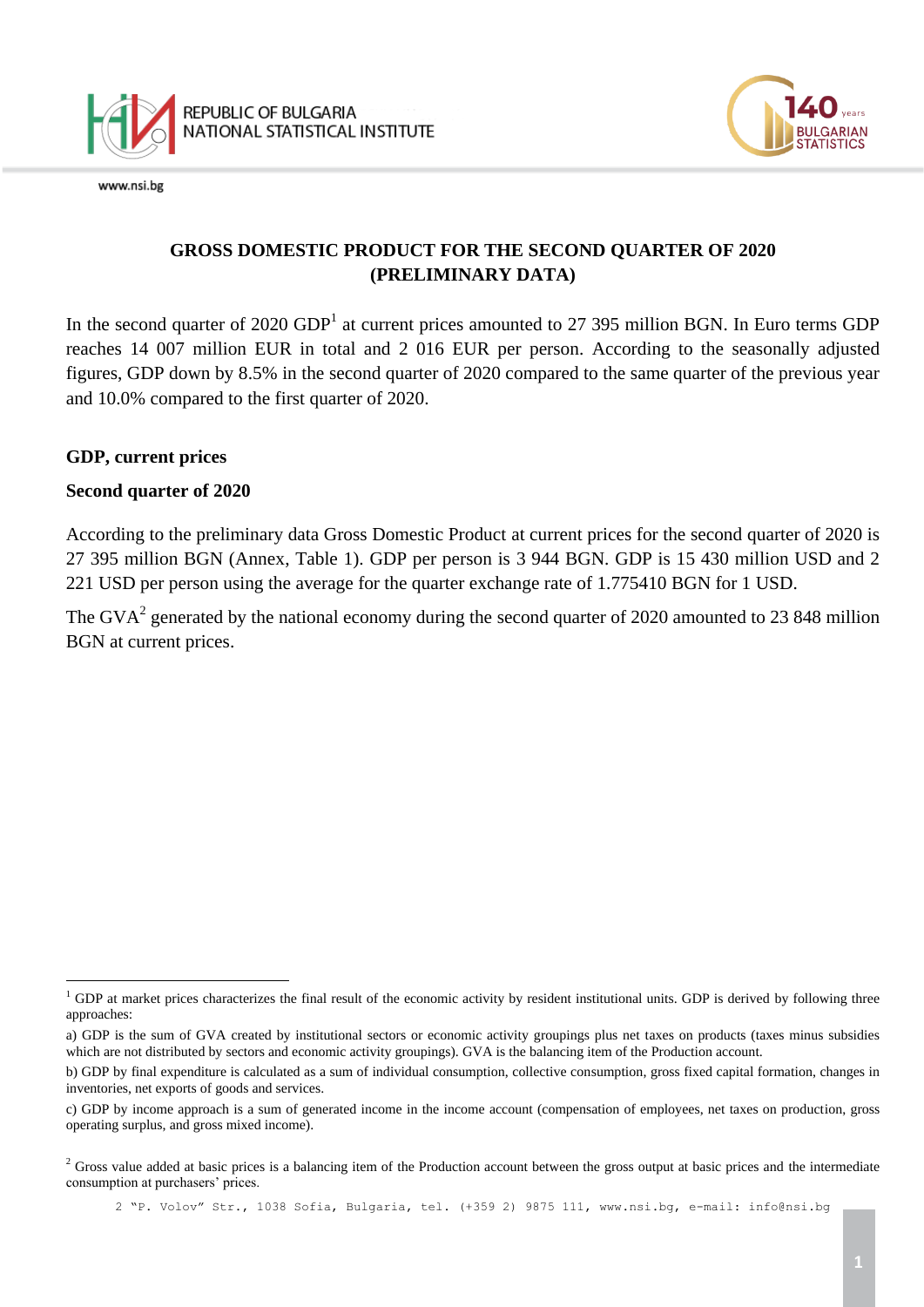







 **Figure 1. Gross value added by economic sector in second quarter of 2019 and 2020**

The share of agricultural sector in GVA of the national economy in the second quarter of 2020 increases its level in comparison to the same quarter of 2019 with 0.1 p.p.

The Industry increases its relative share in GVA of the national economy with 2.1 p.p to 28.4%.

The share of the biggest sector in the economy - service sector decreases from 70.2% to 68.0% as compared with the second quarter of 2019.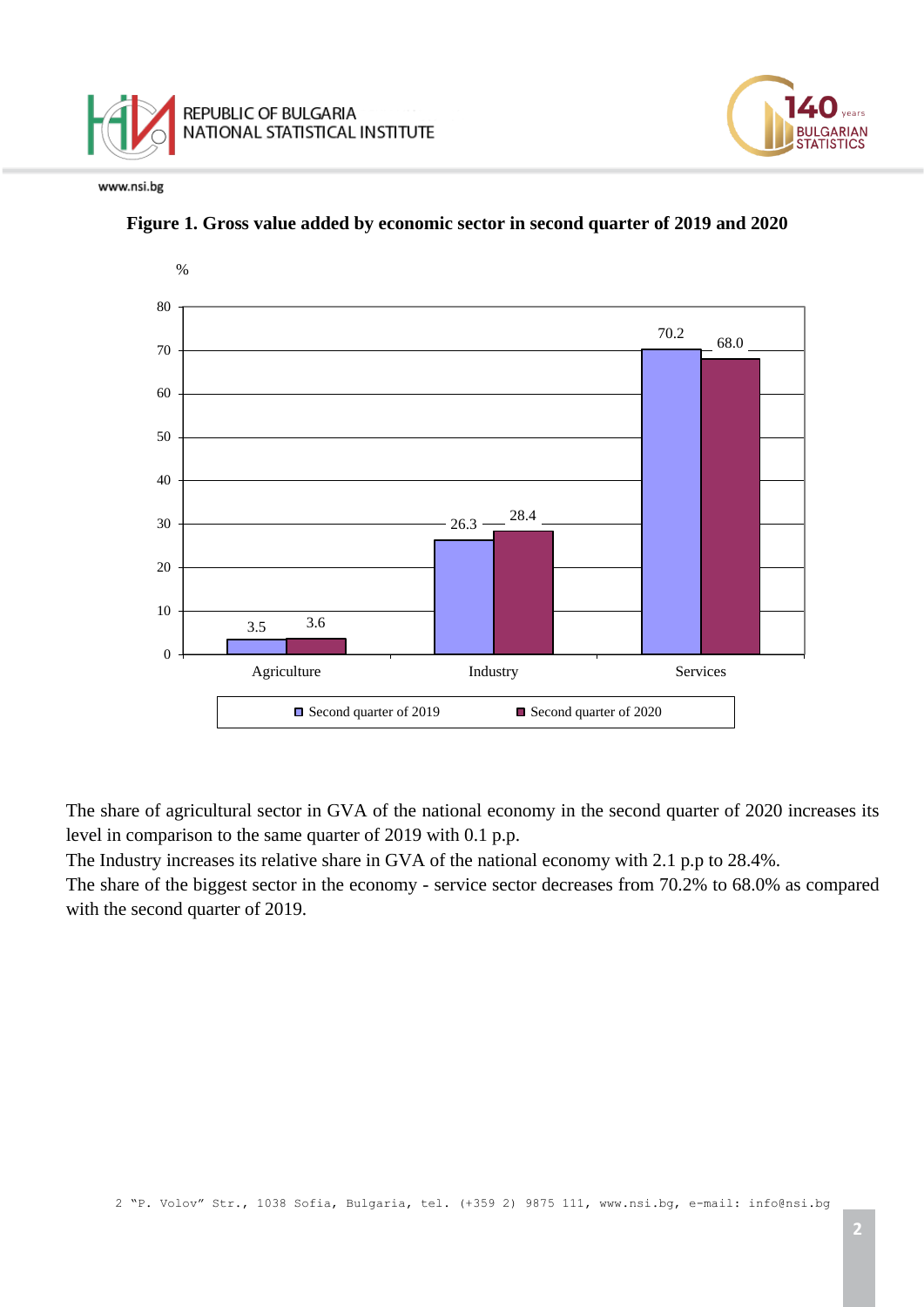

a<br>B



**Figure 2. Components of GDP used in second quarter of 2019 and 2020**

For the final consumption expenditure,  $178.7\%$  of the GDP is used during the second quarter of 2020. Investments (gross fixed capital formation<sup>2</sup>) form 18.9% of the GDP. The external balance (exports minus imports of goods and services) is positive.

<sup>&</sup>lt;sup>1</sup> Final consumption expenditure includes expenditures of resident institutional units (households, non-profit institutions serving households, general government) for providing the goods and services, used for individual consumption of the population and collective consumption of the society. According to the national concepts principles, individual consumption expenditures include expenditures for goods and services on the territory of the country and abroad.

 $2$  Gross fixed capital formation includes the acquired fixed assets owned by residential producers and households less disposal ones during the reporting period. Gross fixed capital formation covers the investments for the tangible and intangible assets, produced in the production process or imported, used many times over a period, longer than one year.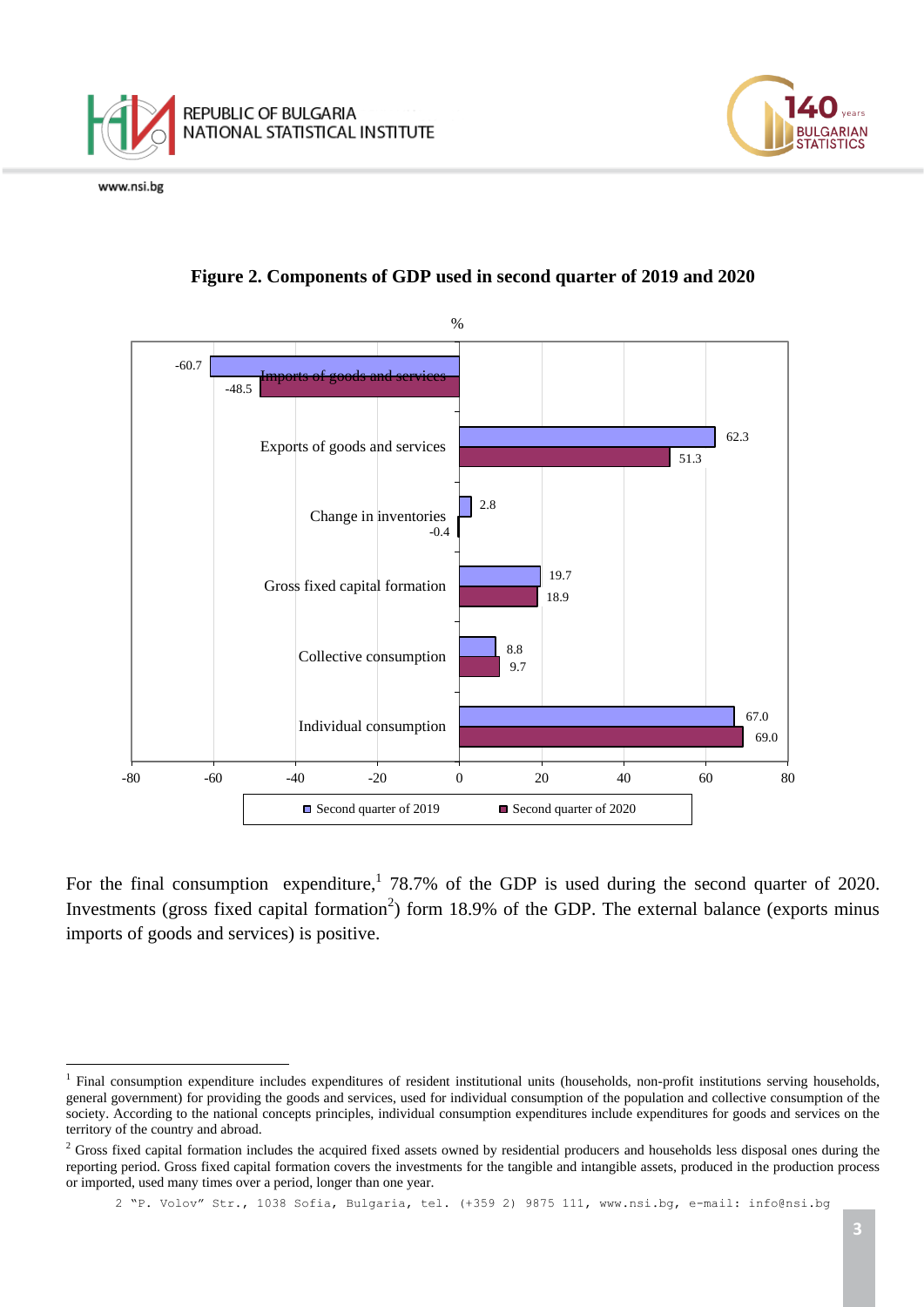

a<br>B

#### **GDP growth rates, total and by components**



#### **Figure 3. GDP by quarters for 2005 - 2020 at average annual prices of 2015**

**Growth rates on quarterly basis from seasonally adjusted figures**

In the second quarter of 2020 GDP<sup>1</sup> declines by 10.0% compared to the previous quarter (Annex, Table 2). For the same period GVA decrease is 8.9%.

According to the preliminary data for the second quarter of 2020, the final consumption decreases by 2.1% compared to the previous quarter. Gross capital formation decline is 7.9% for the same period. In the second quarter of 2020 the export of goods and services decreases by 22.1% and the import of goods and services decreases by 20.4% compared to the previous quarter.

<sup>&</sup>lt;sup>1</sup> Seasonal adjustment of statistical indicators in the NSI is organized in accordance with [ESS Guidelines on Seasonal Adjustment.](http://ec.europa.eu/eurostat/delegate/product?code=KS-RA-09-006) The seasonal adjustment of GDP data is made by direct approach with the TRAMO/SEATS algorithm applied. The set of variables for seasonal adjustment covers gross value added, gross domestic product and its components from the expenditure side.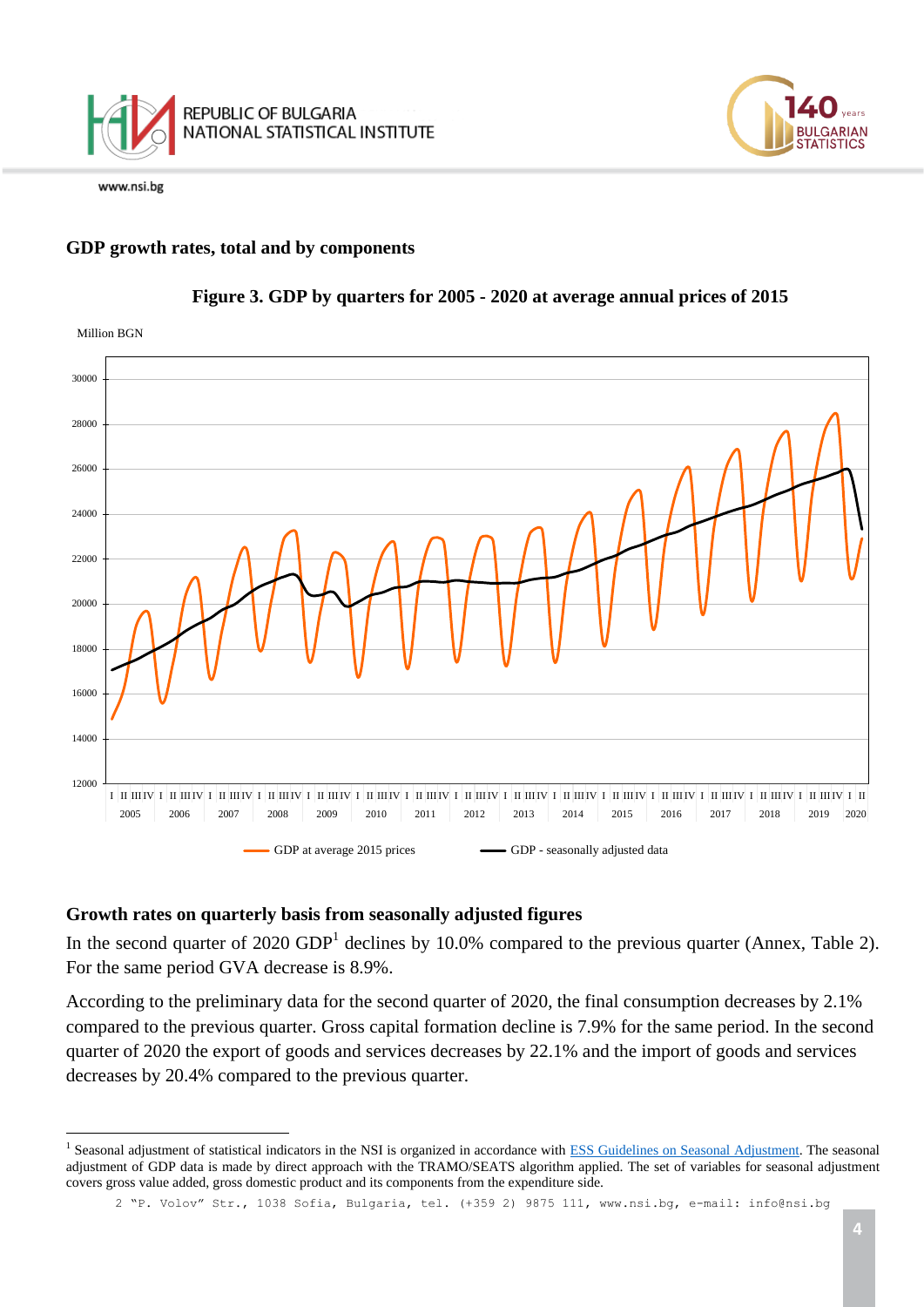



#### **Growth rates on annual basis from seasonally adjusted figures**

According seasonally adjusted data, GDP declines by 8.5% for the second quarter of 2020 compared to the same quarter of the previous year.

During the second quarter of 2020 GVA decreases by 7.6% compared to the second quarter of 2019. The decline of gross value added is determined by the registered decrease in: Wholesale and retail trade; repair of motor vehicles and motorcycles; transportation and storage; accommodation and food service activities - 17.7%, Arts, entertainment and recreation, repair of household goods and other services - 4.7%, Real estate activities - 3.0%, Mining and quarrying; manufacturing; electricity, gas, steam and air conditioning supply; water supply; sewerage, waste management and remediation activities - 2.8%, and Agriculture, forestry and fishing - 0.8%.

Referring to the expenditure components of GDP, contributors to the registered negative economic growth are individual consumption - with 0.2% decrease and Gross capital formation - with drop of 14.1%. Export and import of goods and services decrease by 19.0% and 19.1% respectively compared to the same quarter of the previous year.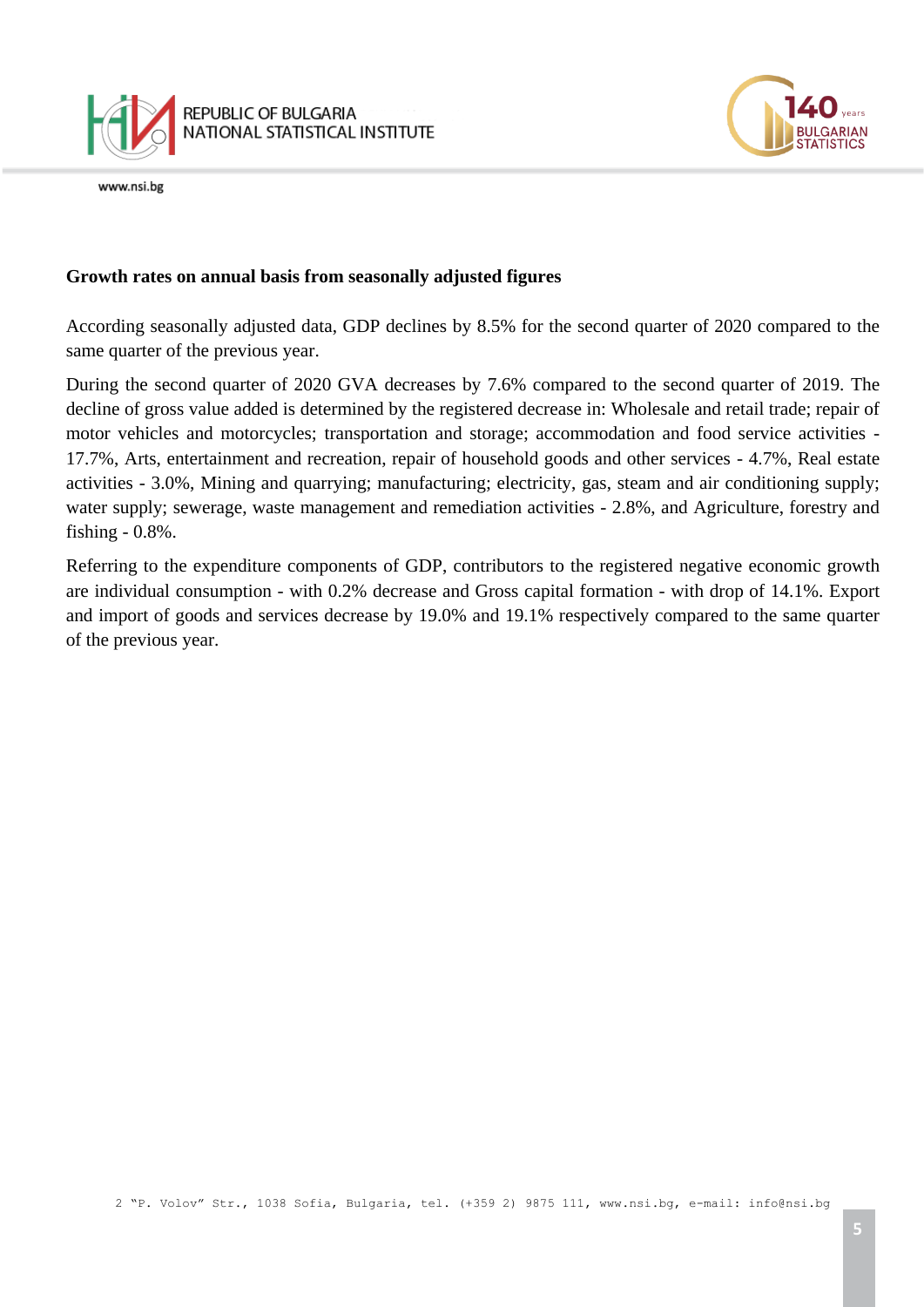

a<br>B



#### **Methodological notes**

Quarterly surveys of national accounts for GDP and its components are developed in accordance with the methodological principles of the European System of Accounts, 2010 - adopted by Council Regulation No. 549/2013 EC.

The survey is conducted regularly since 1996. The time series are available on the website of the NSI<sup>1</sup>. The results are preliminary. They are based on available monthly and quarterly statistical and administrative information and are updated annually (9 months after the end of the year) based on data from annual exhaustive surveys and updated administrative information.

The calculations are based on two independent approaches for estimation of GDP: production and final use method.

<sup>&</sup>lt;sup>1</sup> See [www.nsi.bg](http://www.nsi.bg/) > Statistical data > Macroeconomic statistics > Gross Domestic Product (GDP).

<sup>2</sup> "P. Volov" Str., 1038 Sofia, Bulgaria, tel. (+359 2) 9875 111, [www.nsi.bg,](http://www.nsi.bg/) e-mail: info@nsi.bg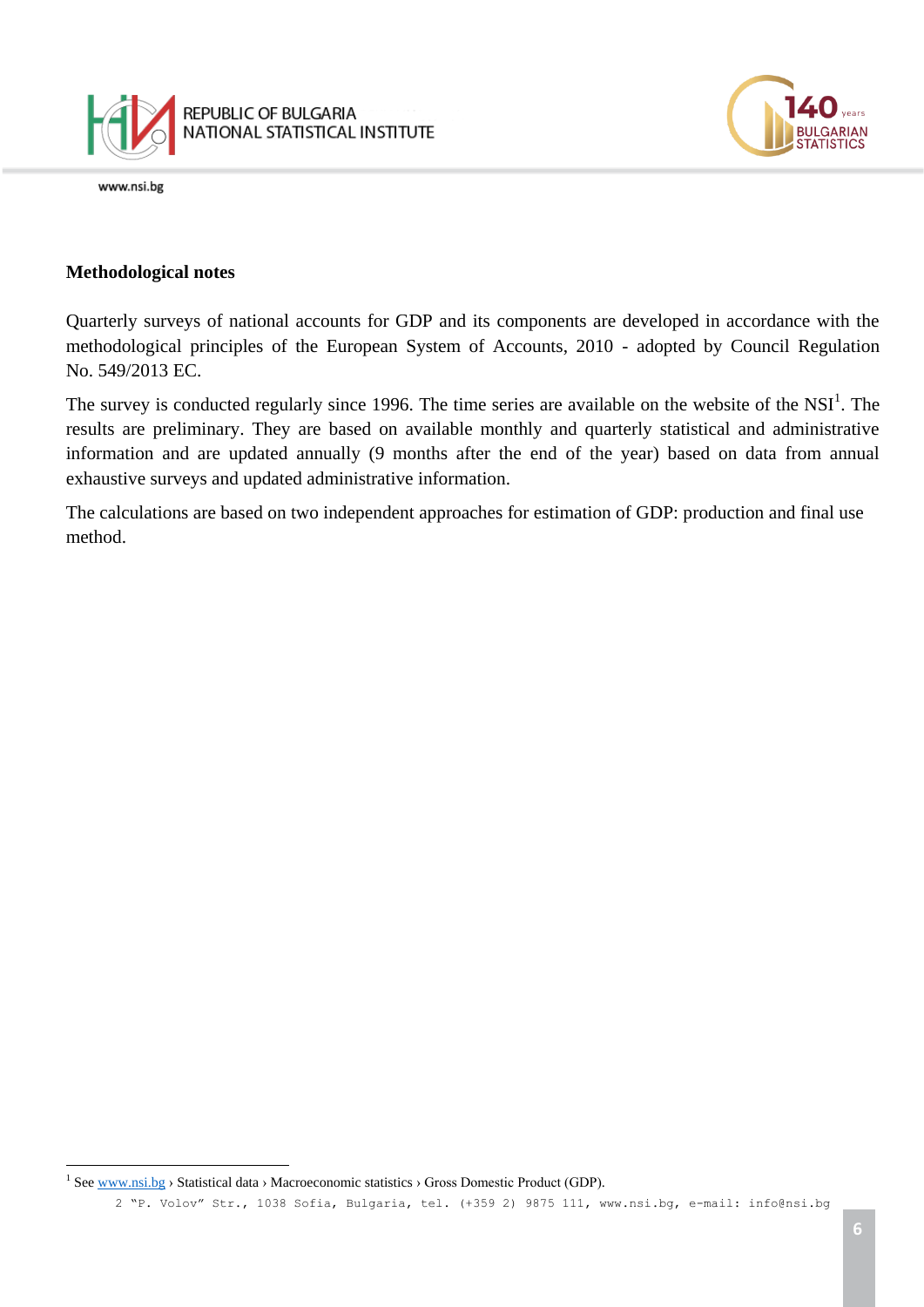



## **Annex**

**Table 1**

# **Gross Domestic Product in the second quarter of 2020 - seasonally unadjusted data**

|                |                                        | Value at                        | Share - % |        |  |
|----------------|----------------------------------------|---------------------------------|-----------|--------|--|
|                |                                        | current prices<br>- Million BGN | In GVA    | In GDP |  |
| 1              | Gross Value Added (2+3+4):             | 23847.7                         | 100.0     | 87.1   |  |
| $\overline{2}$ | Agriculture                            | 865.0                           | 3.6       | 3.2    |  |
| 3              | Industry                               | 6775.1                          | 28.4      | 24.7   |  |
| $\overline{4}$ | Services                               | 16207.6                         | 68.0      | 59.2   |  |
| 5              | Adjustments                            | 3546.9                          |           | 12.9   |  |
| 6              | Gross Domestic Product $(1+5=7+10+13)$ | 27394.6                         |           | 100.0  |  |
| 7              | Final consumption $(8+9)$              | 21558.0                         |           | 78.7   |  |
| 8              | Individual                             | 18898.3                         |           | 69.0   |  |
| 9              | Collective                             | 2659.7                          |           | 9.7    |  |
| 10             | Gross capital formation $(11+12)$      | 5081.7                          |           | 18.5   |  |
| 11             | Gross fixed capital formation          | 5181.3                          |           | 18.9   |  |
| 12             | Change in inventories                  | $-99.6$                         |           | $-0.4$ |  |
| 13             | <b>Balance</b> (14 - 15)               | 754.9                           |           | 2.8    |  |
| 14             | Exports of goods and services          | 14045.0                         |           | 51.3   |  |
| 15             | Imports of goods and services          | 13290.1                         |           | 48.5   |  |